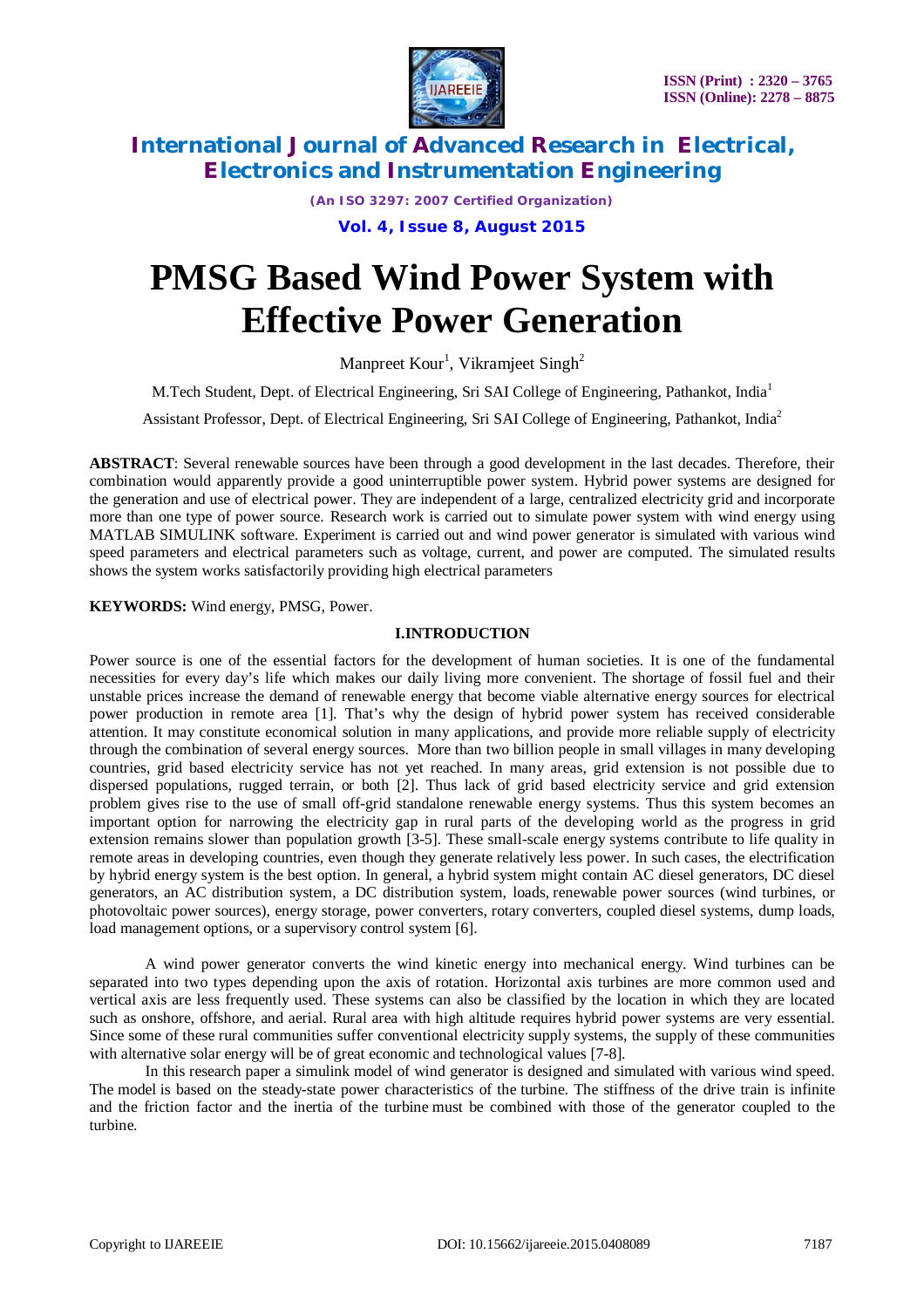

*(An ISO 3297: 2007 Certified Organization)*

## **Vol. 4, Issue 8, August 2015**



Fig. 1 Block diagram

## **II. LITERATURE SURVEY**

Muljadi and McKenna (2002) analysed a power system network that consisted of two types of power generation: wind turbine generation and diesel generation. The power quality and the interaction of diesel generation, the wind turbine, and the local load were the subjects of investigation. The purpose of this paper is to show the impact of the wind power plant on the entire system [9].

Dekker et al. (2012) described recently hybrid power systems (HPSs) consisting of integrated operation of two or more different types of energy sources and storage devices are being deployed for rural electrification or electrification of remote areas in many countries across the world. This paper reports on the investigating economic feasibility of a PV/diesel HPS in various climatic zones within South Africa [10]

Sharma and Bhatti (2013) presented the automatic reactive power control of isolated wind–diesel hybrid power systems having a permanent-magnet induction generator for a wind energy conversion system and a synchronous generator for a diesel generator set. This paper also shows the dynamic performance of the hybrid system with and without change in input wind power plus 1% step increase in reactive power load [11].

## **III. METHODOLOGY**

Research work is carried out simulate wind generator. Various components used in this simulation are Pitch angle controller, wind turbine model, drive train and Permanent Magnet Synchronous generator (PMSG). The Permanent Magnet Synchronous Machine block operates in either generator or motor mode. The mode of operation is dictated by the sign of the mechanical torque (positive for motor mode, negative for generator mode). The electrical and mechanical parts of the machine are each represented by a second-order state-space model. The output power of the turbine is given by the following equation:

$$
P_m = c_p(\lambda, \beta) \frac{\rho A}{2} v_{wind}^3
$$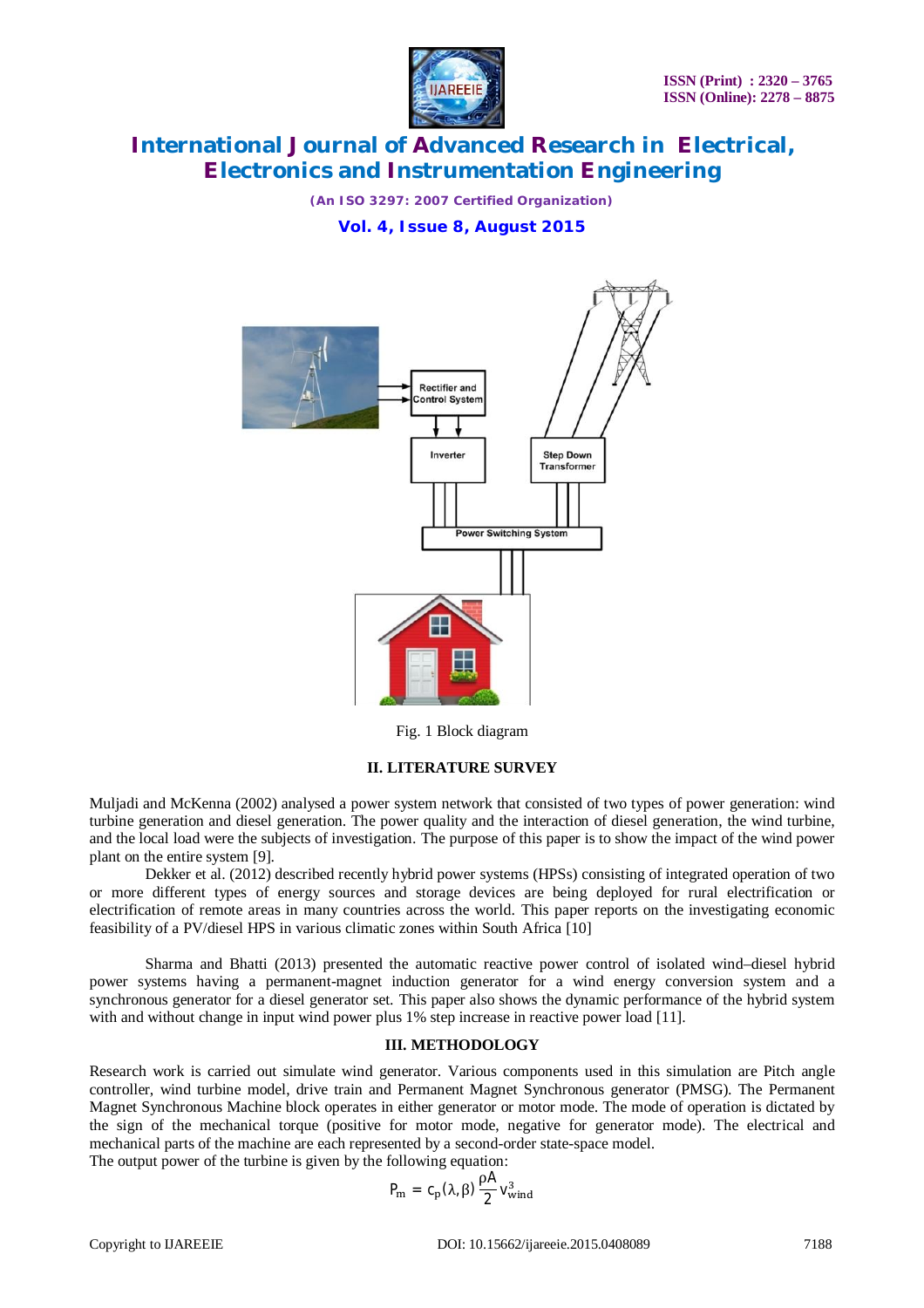

*(An ISO 3297: 2007 Certified Organization)*

## **Vol. 4, Issue 8, August 2015**

Where,

 $P_m$  = Mechanical output power of the turbine (W)

 $c_p$  = Performance coefficient of the turbine

 $p =$  Air density (kg/m<sup>3</sup>)

 $A =$ Turbine swept area (m<sup>2</sup>)

 $v_{wind}$  = Wind speed (m/s)

 $\lambda$  = Tip speed ratio of the blade tip speed to wind speed

 $β = Blade pitch angle (deg)$ 



Fig. 2 Block diagram of wind generating system.

## **IV. RESULT AND DISCUSSION**

In this part of research work wind generator is designed shown in Fig. 3 and various output parameters are plotted with respect to wind speed. Table 1 shows various values of power, RMS voltage and RMS current with respect to various wind speed. It can be seen from the table that with the increase in the wind speed, the voltage and current increases and thus the power increases. Hence the efficiency of wind generator increases. Fig. 3 represents a wind generator model simulated in MATLAB SIMULINK.



Fig. 3 Block diagram of wind generating system.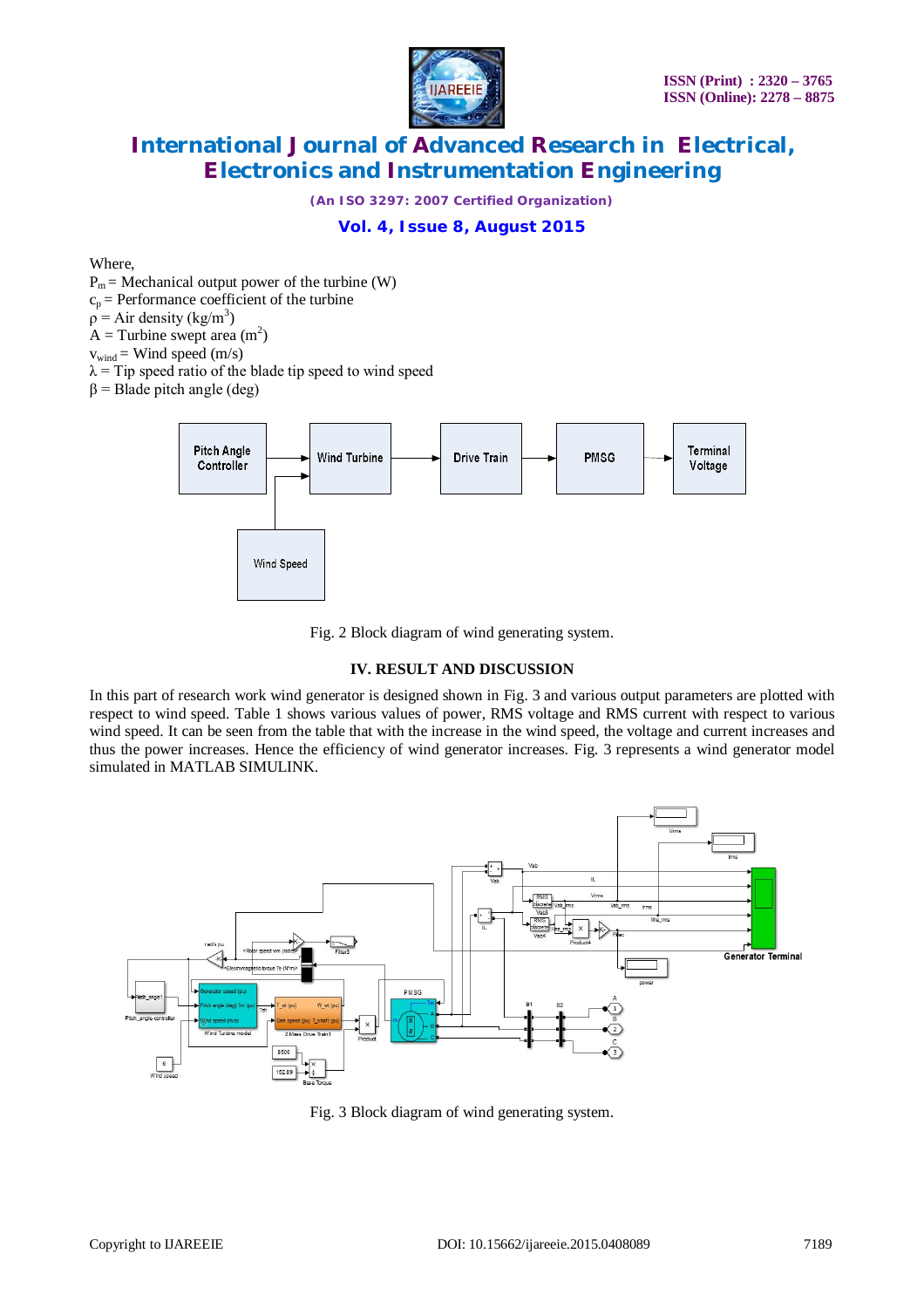

*(An ISO 3297: 2007 Certified Organization)*

**Vol. 4, Issue 8, August 2015**

Table 1 shows various values of power, RMS voltage and RMS current with respect to various wind speed. It can be seen from the table that with the increase in the wind speed, the voltage and current increases and thus the power increases. Hence the efficiency of wind generator increases.

| Wind speed (m/sec) | Power $(W)$ | Vrms (V) | $\text{Irms}(\text{A})$ |
|--------------------|-------------|----------|-------------------------|
| 5                  | 1129        | 169.1    | 3.854                   |
| 6                  | 1316        | 184.6    | 4.115                   |
| 7                  | 1701        | 210.3    | 4.669                   |
| 8                  | 2361        | 252.4    | 5.624                   |
| 9                  | 3061        | 282.5    | 6.254                   |
| 10                 | 3739        | 302.9    | 7.128                   |
| 11                 | 5045        | 352.9    | 8.255                   |
| 12                 | 6047        | 384.1    | 9.089                   |
| 13                 | 7160        | 420.8    | 9.824                   |
| 14                 | 8795        | 466.1    | 10.9                    |
| 15                 | 11180       | 529.8    | 12.18                   |
| 16                 | 12890       | 566.3    | 13.14                   |
| 17                 | 15340       | 624.6    | 14.18                   |
| 18                 | 17400       | 660.9    | 15.2                    |
| 19                 | 20620       | 714.9    | 16.65                   |
| 20                 | 23200       | 756.7    | 17.7                    |

| Table 1 Electrical parameters with respect to wind speed. |  |  |  |  |
|-----------------------------------------------------------|--|--|--|--|
|-----------------------------------------------------------|--|--|--|--|

Figure 4 (a)-(f) shows the plots of voltage with respect to time at wind speed ranging from 8 to 13 m/sec. As it is seen with the increase in speed voltage also increases.



Fig 4 (a)-(f) Voltage Vs time plots at wind speed ranging from 8 to 13 m/sec.